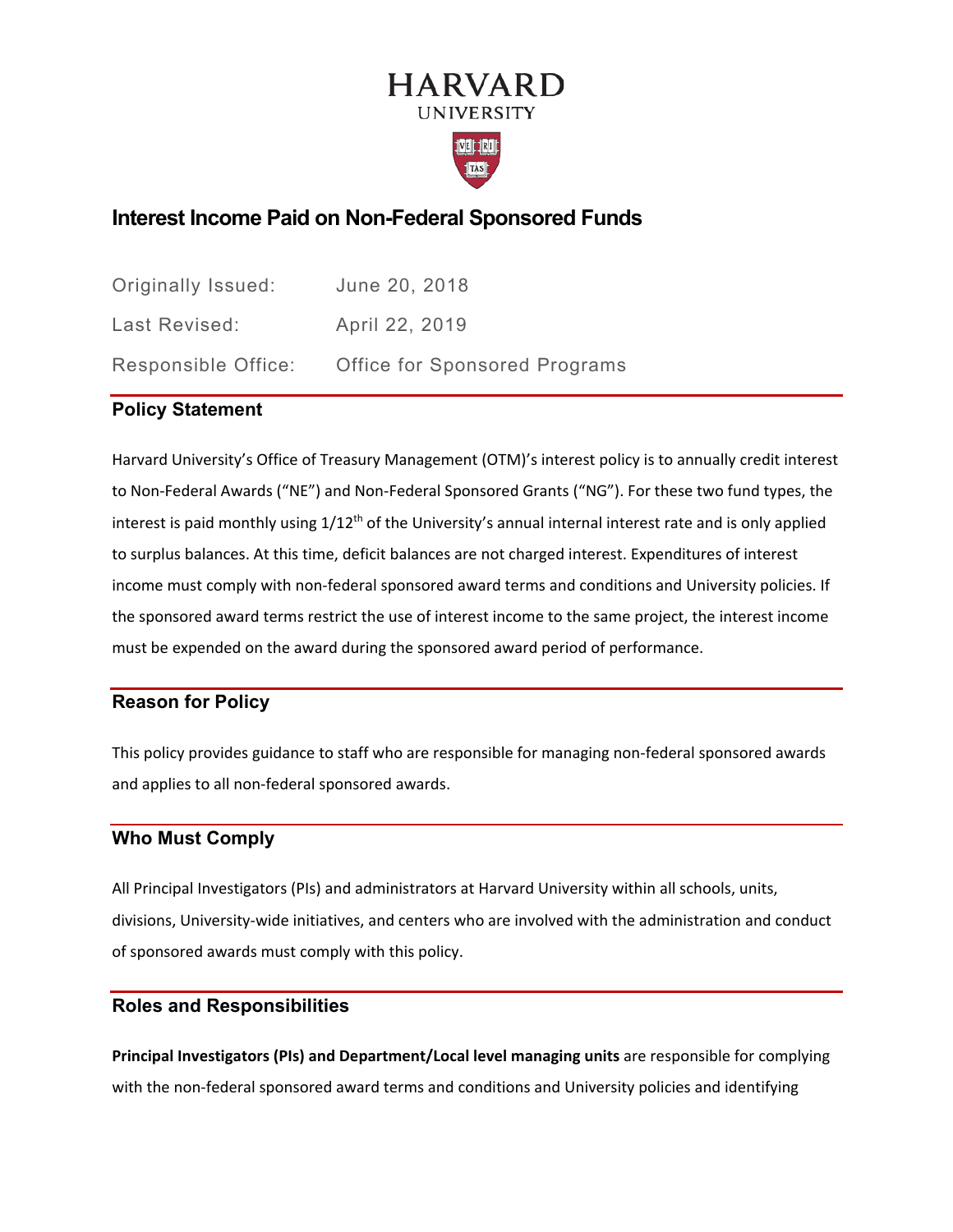Unrestricted Designated (UD) or Unrestricted Undesignated (UU) funds for remaining interest income when applicable.

**School/tub level officials** provide financial compliance oversight and are responsible for ensuring PIs and department/local level managing units comply with the non-federal sponsored award terms and conditions and University policies.

**Office for Sponsored Programs (OSP)** is responsible for determining the appropriate method for utilizing the interest income earned according to the sponsored requirements; prior to the award closeout, processing journals to transfer the remaining interest income to Unrestricted Designated (UD) or Unrestricted Undesignated (UU) funds for sponsored awards with no restriction on use of interest income to the same project; returning the interest income to the sponsor if it is required by the sponsor, notifying the Office of the Controller (OC) to remove unspent interest income amount from those sponsored awards that restrict the use of interest income to the same project.

**Office of the Controller's Financial Accounting and Reporting (FAR)** is responsible for calculating and paying interest on NG/Non-Federal Sponsored Grants funds and prior to award closeout and coordinating with OSP to remove unspent interest income amount from those sponsored awards that restrict the use of interest income to the same project.

**Harvard University Information Technology's Administrative Technology Services (ATS)** is responsible for the monthly automated run to calculate and pay interest on NE/Non-Federal Award funds.

### **Policy**

The following table depicts the distinction between NE versus NG funds. Concerns regarding interest income funds can be addressed to the [OSP Research Finance Team.](https://osp.finance.harvard.edu/osp-people)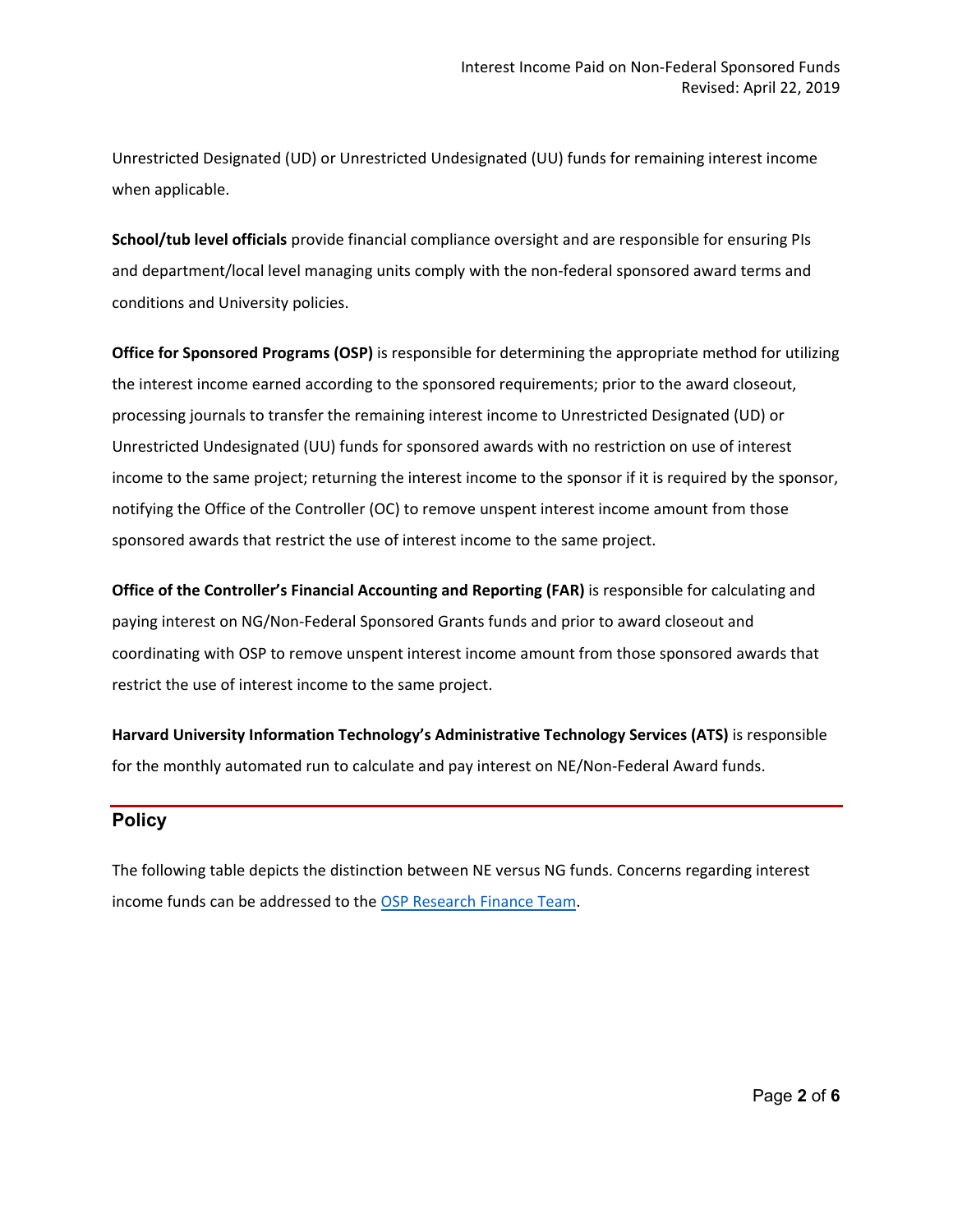#### *Table 1: NE versus NG funds*

|                                                                                                                                               | <b>NE/Non-Federal Awards</b>                                                                           | NG/Non-Federal Sponsored<br><b>Grants</b>                                                              |
|-----------------------------------------------------------------------------------------------------------------------------------------------|--------------------------------------------------------------------------------------------------------|--------------------------------------------------------------------------------------------------------|
| <b>Fund Ranges</b>                                                                                                                            | 200000-249999                                                                                          | 250000-299999                                                                                          |
| <b>Credit balances are determined</b><br>by summing the following<br>object codes                                                             | 0120, 4000-4529, 4531-9509                                                                             | 3750, 4000-4529, 4531-9509                                                                             |
| Office responsible for<br>calculating and paying interest                                                                                     | Harvard University Information<br>Technology's Administrative<br><b>Technology Services (ATS)</b>      | Office of the Controller's<br><b>Financial Accounting and</b><br>Reporting Office (FAR)                |
| Interest payments will appear<br>on the Transaction Listing as<br><b>Journal Source</b>                                                       | <b>GMAS 155 Journal Entries</b>                                                                        | MALL 976 INT CS and NFSG<br>(Construction Gifts and Non-<br><b>Federal Sponsored Grants)</b>           |
| Interest entries will be<br>processed monthly                                                                                                 | After the prior month's General<br>Ledger close                                                        | After the prior month's General<br>Ledger close                                                        |
| <b>Funds with a credit balance in</b><br>the prior month, but a zero or<br>positive balance in the current<br>month will have                 | No interest paid                                                                                       | Interest paid                                                                                          |
| Funds with a credit in the prior<br>month, but the charts values<br>have been disabled by the time<br>of the interest entry will result<br>in | Interest will be paid to a default<br>account in the GL: Tub-TLO-<br>4530-000001-799596-0000-<br>00000 | Interest will be paid to a default<br>account in the GL: Tub-TLO-<br>4530-000001-799596-0000-<br>00000 |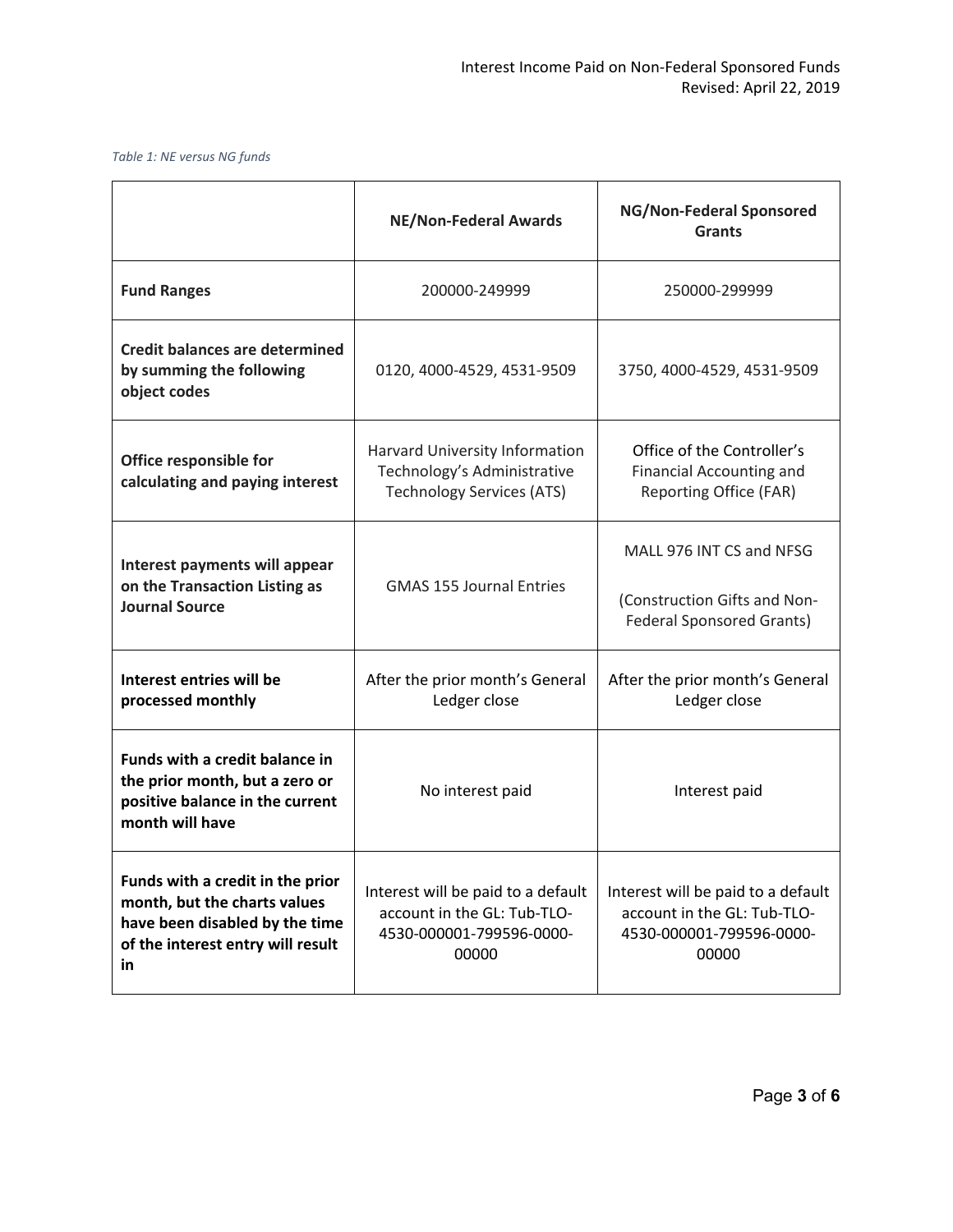|                                                                                                                                                     | <b>NE/Non-Federal Awards</b>                                                                                                                                                                                                                                                                    | NG/Non-Federal Sponsored<br><b>Grants</b>                                                                                                                                                                                                                                                       |
|-----------------------------------------------------------------------------------------------------------------------------------------------------|-------------------------------------------------------------------------------------------------------------------------------------------------------------------------------------------------------------------------------------------------------------------------------------------------|-------------------------------------------------------------------------------------------------------------------------------------------------------------------------------------------------------------------------------------------------------------------------------------------------|
| If remaining interest can be<br>retained and sponsor does not<br>have restrictions on use of<br>interest income, at award<br>closeout               | <b>OSP Research Finance Team will</b><br>confirm the final figure with the<br>department and transfer<br>residual interest using a Non-<br>Operating Transfer (93XX object<br>code) to an Unrestricted<br>Designated (UD) or Unrestricted<br>Undesignated (UU) fund to<br>reconcile the account | <b>OSP Research Finance Team will</b><br>confirm the final figure with the<br>department and transfer<br>residual interest using a Non-<br>Operating Transfer (93XX object<br>code) to an Unrestricted<br>Designated (UD) or Unrestricted<br>Undesignated (UU) fund to<br>reconcile the account |
| If there is remaining interest<br>income and the sponsor has<br>restriction on use of interest<br>income for the same project, at<br>award closeout | <b>OSP Research Finance Team will</b><br>confirm the final figure with the<br>department and coordinate<br>with the OC's FAR to remove<br>any remaining interest income<br>to reconcile the account                                                                                             | <b>OSP Research Finance Team will</b><br>confirm the final figure with the<br>department and coordinate<br>with the OC's FAR to remove<br>any remaining interest income<br>to reconcile the account                                                                                             |
| If interest must be returned to<br>sponsor, at award closeout                                                                                       | <b>OSP Research Finance Team will</b><br>issue a refund to the sponsor                                                                                                                                                                                                                          | <b>OSP Research Finance Team will</b><br>issue a refund to the sponsor                                                                                                                                                                                                                          |

## **Policy Exceptions**

In rare cases, there may be compelling circumstances where exceptions to this policy may be warranted. All requests for an exception to this policy must be in writing, signed by the school/tub's Director of Research Administration, Financial Dean, or equivalent position and submitted to the Assistant Vice President (AVP) of OSP. After considering the request, the AVP of OSP will determine whether to grant or deny the exception.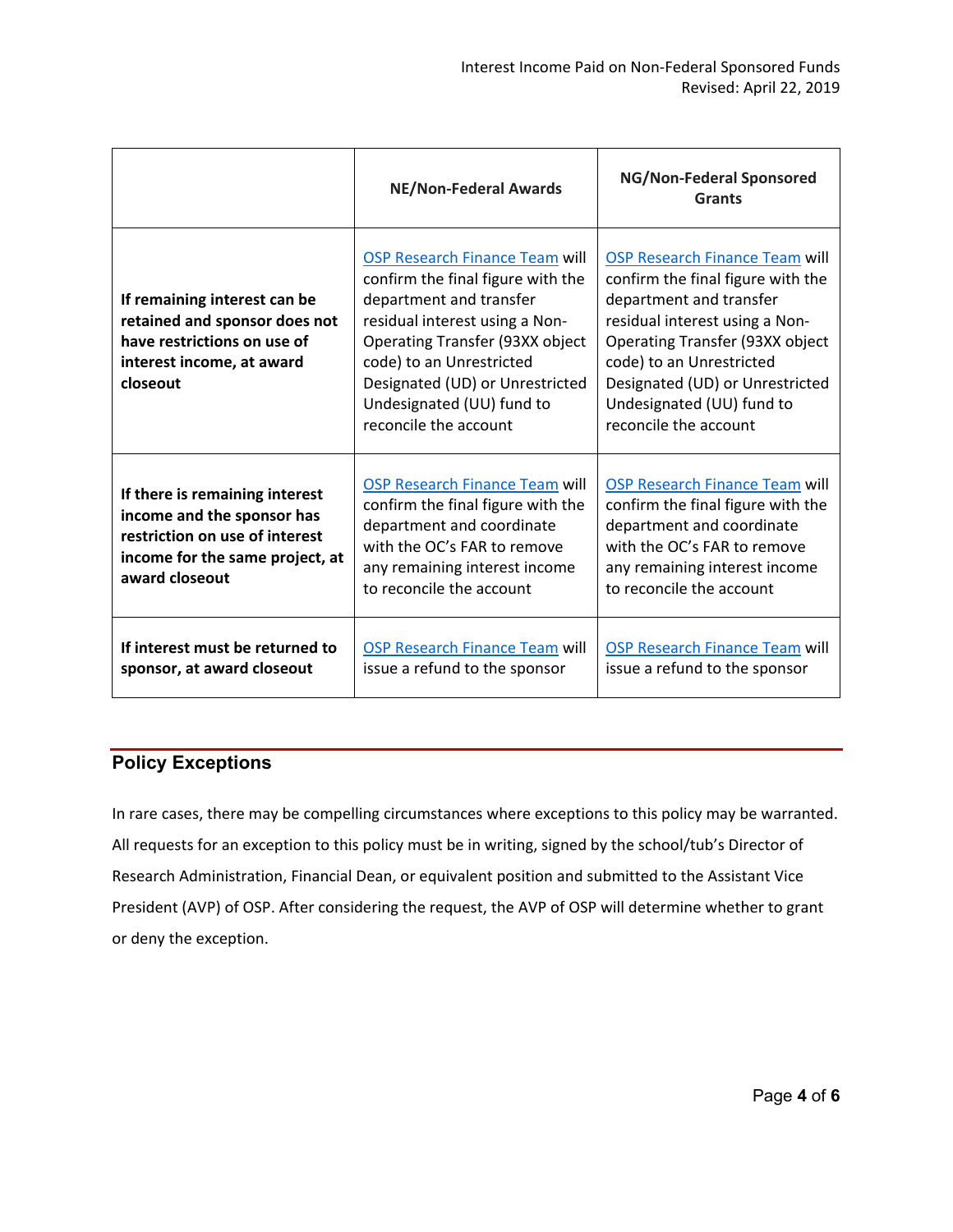## **Definitions**

### **Internal interest rate**

Internal interest is paid on many of the fund balances held by Tubs at the University's Central Bank. The rate is predetermined by Office of Treasury Management by forecasting the treasury bill rates for the upcoming fiscal year. Upon request, each tub's financial office can provide the internal interest rate for the current fiscal year.

### **Non-Federal Awards (NE) / Non-Federal Sponsored Grants (NG)**

Funds differ based on several factors including the sponsored award terms and conditions, scope of work, value exchange, and cost/budget information (se[e Determining Award Type for Non-Federal](https://osp.finance.harvard.edu/files/office-for-sponsored-programs/files/determining_award_type_for_non-federal_external_funding.pdf)  [External Funding: RG, NG or NE?\)](https://osp.finance.harvard.edu/files/office-for-sponsored-programs/files/determining_award_type_for_non-federal_external_funding.pdf).

### **Related Policies and Guidance**

- [Guidance on Fixed Price Sponsored Awards](https://osp.finance.harvard.edu/guidance-fixed-price-sponsored-awards)
- [Sponsored Financial Reporting Closeout policy](https://osp.finance.harvard.edu/sponsored-financial-reporting-and-closeout-policy)

#### **Resources**

- [Determining Award Type for Non-Federal External Funding: RG, NG or NE?](https://osp.finance.harvard.edu/files/office-for-sponsored-programs/files/determining_award_type_for_non-federal_external_funding.pdf)
- [GMAS Interface for NE / Non-Federal Award](https://gmas.fss.harvard.edu/gmas-interfaces#NEinterface)

### **Revision History**

- June 20, 2018
	- o New
- April 22, 2019
	- o Converted to standard policy template and added roles and responsibilities, NE versus NG table, policy exceptions, and definitions sections
	- o Clarified object codes that apply to NE versus NG